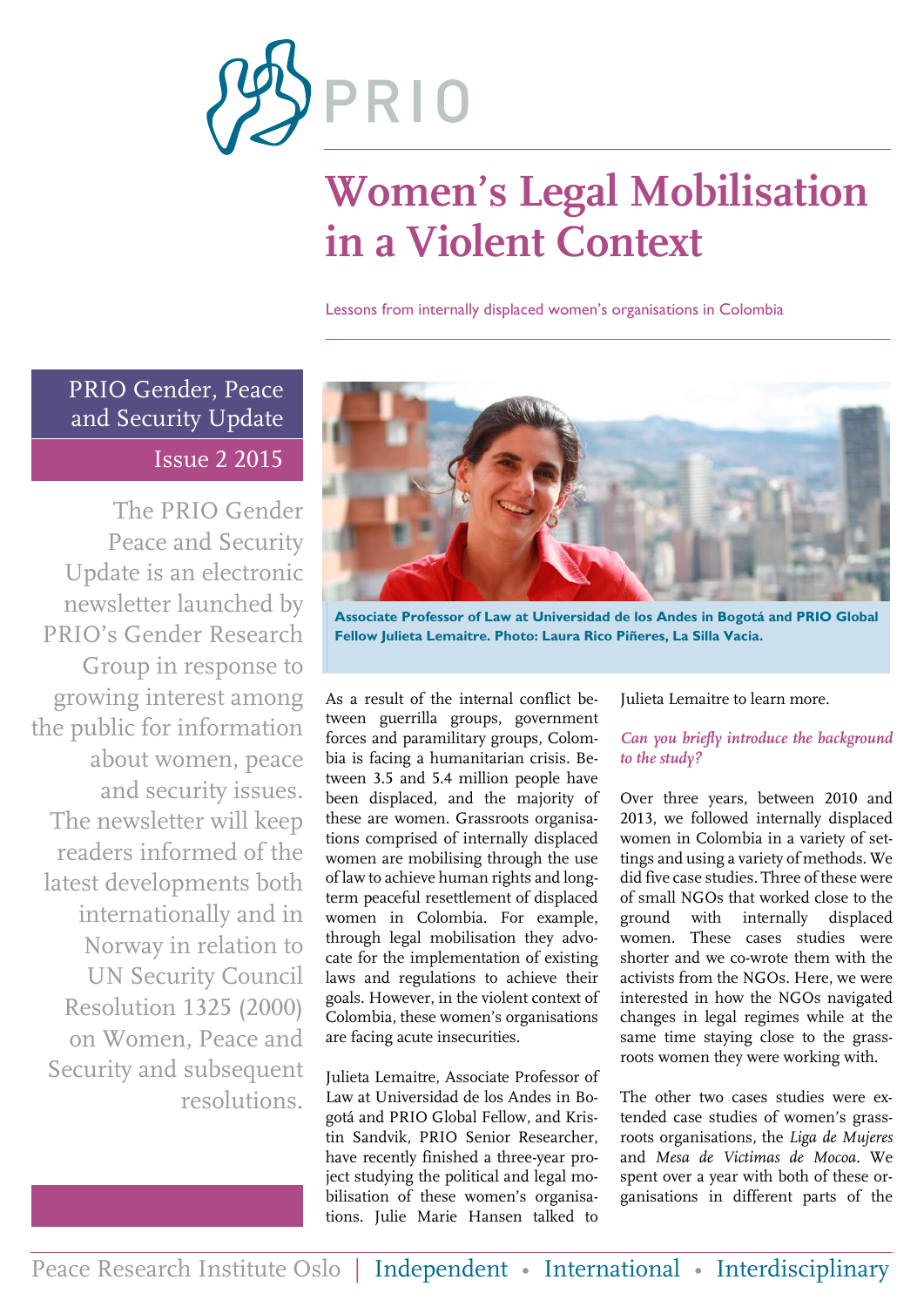country. We collected a lot of information, including household surveys that we designed, applied and interpreted in collaboration with the organisations.

Besides the five case studies, we also followed different participatory spaces where the government engaged with internally displaced women leaders. These spaces included consultations on the Colombian Victims Law, attending meetings between leaders and government officials, and visiting Congress and the courts.

#### *What has been the output from your project?*

Based on the material we collected, we came to a series of conclusions that are spread out in different publications. One output that I am very proud of is that we have put out four booklets in Spanish that were co-written both with graduate students who helped in the project, and with activists from the NGOs. The booklets are written as clearly as possible so that they would be accessible to anyone with at least a high school education. They will be distributed among the organisations we worked with in Colombia.

We have also published three journal articles. One article is entitled 'Internally Displaced Women as Knowledge Producers and Users in Humanitarian Action: The View from Colombia'. It looks at internally displaced women as producers and users of knowledge in evidence-based action to address humanitarian crises. It shows how beneficiaries of humanitarian relief – and not only humanitarian actors – can produce and use knowledge to address their own situation. Another article entitled 'Beyond Sexual Violence in Transitional Justice: Political Insecurity as a Gendered Harm' shows how political insecurity is a gendered harm, and that gendered political insecurity threatens peace.

The third article deals with legal mobilisation among internally displaced women and how violence affects their legal mobilisation. The conclusion we came to in this article was that the role of law has to be understood as law in a violent context. And in that context, violence places important constraints on the way grassroots organisations and their NGO allies use the rights, laws and bureaucracies that are on paper at their disposal to claim rights.

#### *How does a violent context constrain the legal mobilisation of the women's grassroots organisations?*

We found that every single aspect necessary for legal mobilisation – frames, resources and political opportunities – was affected by violence in different ways. Resources such as networks are an important factor in mobilising, and organisations garner supporters and allies through adapting the frames they use for mobilising, such as human rights. And there need to be certain political opportunities, and a perception that the system is open for change. But the impact of violence means that these aspects of legal mobilisation may instead be referred to as shifting frames, vanishing resources and dangerous political opportunities.

In terms of shifting frames, we found that the law changed a lot and people had to adapt to these changes. The changes were pressured by violence, because if laws are hard to implement on the ground – especially laws that guarantee rights – generally the strategy of the government is to adopt new laws when the old ones fail to guarantee people's rights or to solve problems.

There is also the issue of international pressure as fashions shift. Law also follows international interest: first focusing on internally displaced people and now on transitional justice. These fashions also respond to violence, in the sense that it is violence that is attracting the interest.

These shifting frames also affects resources. The resources follow the shifts in law and fashion, in the sense that there used to be money for a certain programme but now that there is a new law the money is moved to another programme. Organisations then have to adapt.

Also more literally, violence destroys these organisations' resources through arson and theft, and also because social movements are targeted with threats and harassment. The whole climate of insecurity affects resources, especially since networks are another important resource – people get scared and do not want to participate anymore.

Finally, in terms of political opportunities, we found a general perception that organising was dangerous; that although the system was open to change, there were security risks. But women devised strategies to manage the risk. For example, they would insist on their gender. In Colombia, women are seen to be less political and less targeted for political violence. The women would mobilise as mothers or as women of the community, because there was the perception that when women organised as mothers for the community it is not really politically dangerous.

*In looking at the role of internally displaced women in grassroots organisations, the project as a whole highlights women in forced displacement as active agents in dealing with their situation. Can you say more about the levels of agency involved?*

Firstly, their agency is implicit in the idea of legal mobilisation because we are looking at the mobilisers. We wanted to look at the way they are using law, and in that it is also implicit that these are women who have some degree of agency.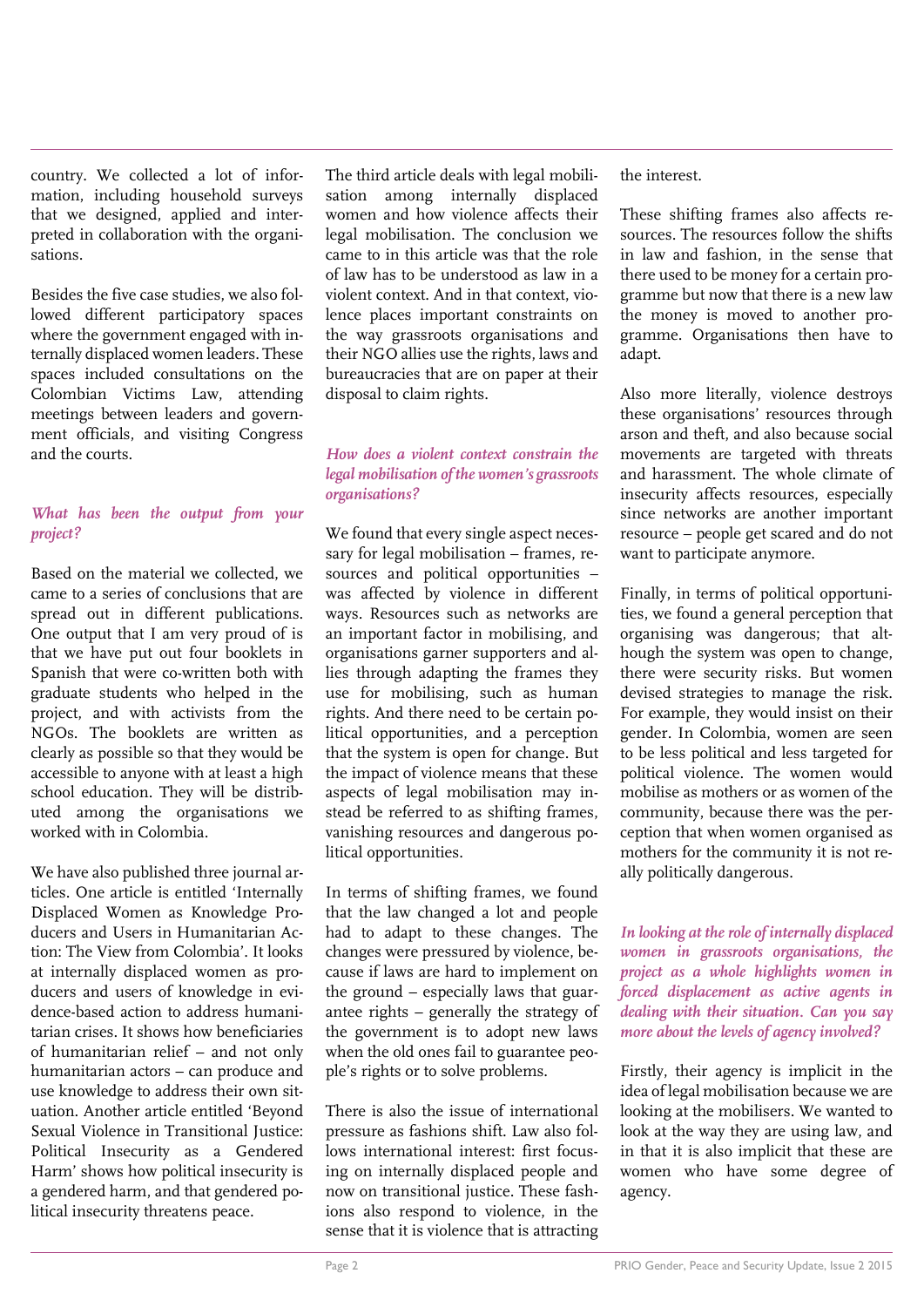Some of the women had less involvement in the organisations, and others were amazing leaders. Some were very altruistic and others were focused on obtaining benefits for themselves and their immediate families. Some of the women in the organisations are genuinely altruistic people, and others are just ordinary people trying to make ends meet. So when you say agency, people imagine a Joan of Arc figure, but it is also just somebody who is looking after her children and just trying to find food.

more often framed as something awful that should not happen.

However, we did find that in the relatively rare occasion when women leaders were targeted for oppression, the oppression and threats were sexualised. Part of the anger seemed to be towards the perception that women were violating traditional gender roles by being leaders.



**From a meeting at 'Ciudad de Mujeres', one of the NGOs that took part in the study. Photo: Julieta Lemaitre.**

*Another main finding from the project is that women in the grassroots organisations face gendered political insecurities, such as forms of violence due to their engagement in the organisations. How does this affect the work they do?*

It limits their work but it also protects them. They are mostly older women, between 30 and 50 years old. Many of them play the card that they are mothers, which offers a measure of protection. There is a cultural rejection of violence against mothers. It happens, but it is

There is also another type of violence that does not reveal itself as political violence. Women would say that they would be targeted for domestic violence because of their leadership position. Some thought it counted as political violence. But I am unconvinced, as it is a grey area. In my opinion, we are talking about different actors of violence in cases like this; they are not armed actors but fathers, boyfriends, husbands. Even though it is probably related to the general atmosphere in Colombia of uncertainty and poverty, I think counting this kind of violence against women leaders as political violence takes the focus away from violence by the state, which is something that can more easily be tackled with human rights.

The women in our research also talked about other forms of repression, like angry husbands, or husbands who would leave them because they thought the women were not doing their jobs as wives because they were engaged in their organisation. Some mentioned the difficulty of finding a boyfriend when you are community leader because no one feels secure being around you. In the general scheme of violence, this does not seem like such a terrible thing but it is important in the lived everyday life of the women.

### Heidi Hudson visits PRIO

**In early June, Heidi Hudson** travelled from South Africa to spend one week at PRIO. Hudson was appointed a PRIO Global Fellow in 2014, and works in collaboration with the Gender Research Group. She is Professor of International Relations and Director of the Centre for Africa Studies at the University of the Free State, Bloemfontein, South Africa.

**Hudson began her visit** by presenting her paper 'Untangling the Security-Development Nexus in Security Sector Reform' to the Gender Research Group. In her paper, Heidi takes a closer look at the link between security and development by considering the gendered consequences of making simplistic connections in the area of security sector reform. The paper was published earlier this year as a chapter in the Handbook of International Security and Development, edited by Paul Jackson.

**Hudson also attended** the summer meeting of the Research Network on Gender, Peace and Security. At the meeting, she gave a presentation on her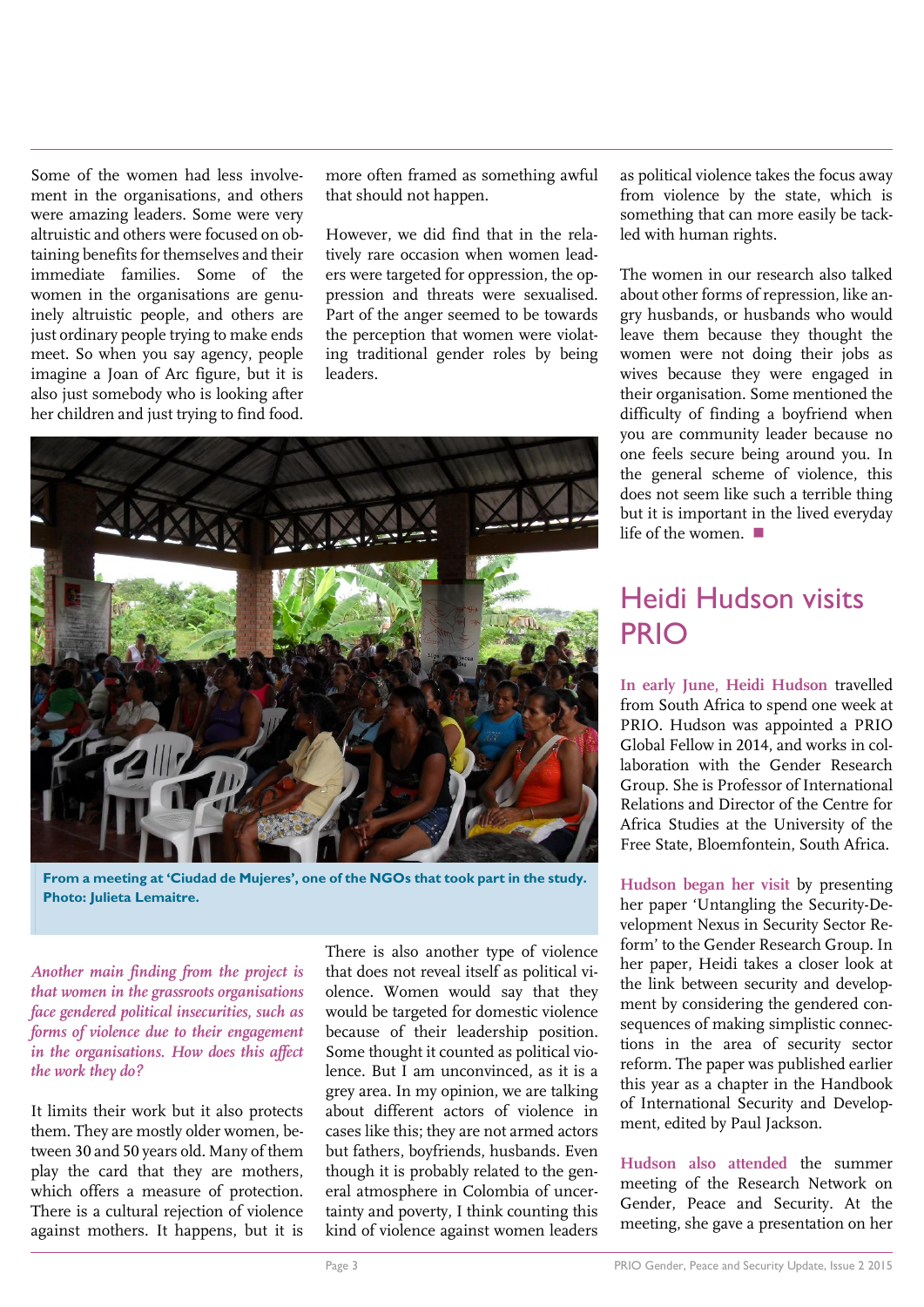latest work dealing with gender, security and everyday theory in Africa. The paper is entitled 'Subversion of an Ordinary Kind: Gender, Security and Everyday Theory in Africa' and will be published as a book chapter later this year.

**Hudson is currently** working on a book series on Discourse and Materiality in relation to gender and peacebuilding issues. In this work she hopes to find ways to make the discourse on gender and peacebuilding more meaningful for realities on the ground.



**PRIO Global Fellow and Professor in International Relations Heidi Hudson. Photo: Martin Tegnander, PRIO.**

### Research Network on Gender, Peace and Security Summer **Meeting**

**On 2 June, the Research Network on Gender, Peace and Security** came together for their summer meeting. Participants included members of PRIO, NUPI, FAFO, NOREF and the Norwegian Defence University College, as well as independent researchers and PhD and MA students. The meeting was a chance for members to catch-up on each other's latest activities, present new projects and share research findings.

**PRIO Global Fellow** Heidi Hudson, visiting from South Africa, presented her recent work on gender, security and everyday theory in Africa. Using a gender lens, Hudson seeks to explain the undervaluing of contributions from African scholarly work to the field of international relations. Moreover, Hudson suggests that the hidden contributions to theory taken from everyday realities can be revealed "making feminist sense" of international relations theory in Africa. Her paper is entitled 'Subversion of an Ordinary Kind: Gender, Security and Everyday Theory in Africa' and will be published as a book chapter later this year.

**Nina Rones, from the School of Sports Sciences** at the Norwegian Defence University College, also attended the meeting to share research findings from her PhD thesis. The thesis, entitled 'The Struggle over Military Identity – A Multi-Sited Ethnography on Gender, Fitness and "the Right Attitudes" in the Military Profession/Field', looks at masculinity in the Norwegian military and the struggle for who can participate in the military.

**Rones' work reveals what women** and men in the military consider to be the right skills and characteristics to participate, and who they consider possesses these requirements. The thesis shows that women in the military, especially those seen as "cute and petite", embody skills and characteristics that contradict military requirements, and Rones concludes that as a result of this, these women put "the classification of the military profession as masculine, tough and physically demanding at stake."

PRIO, joined the meeting to introduce network members to PRIO's new project 'Equal Peace? Women's Empowerment and Multicultural Challenged in War-to-Peace Transitions' (featured in the previous issue).

**The network** is led by PRIO Senior Researcher Torunn L. Tryggestad, and allows those interested in gender, peace and security issues the opportunity to present and get feedback on published or draft work and new projects.

### Research for Peace Conference, Stockholm

**On 7-9 June, The Folke Bernadotte Academy** held a conference in Stockholm on 'Research for Peace'. The conference marked 10 years of the Academy's work promoting research on peace, security and development. The Academy believes that in light of recent increases in war and armed conflict, research is especially important today in understanding best practices to create sustainable peace.

**Around one hundred** researchers attended the conference from all over the world. Among them were research professor Henrik Urdal and senior researcher Ragnhild Nordås from PRIO, who joined the UNSCR 1325 Women, Peace and Security working group to present papers.

**Urdal presented** a paper on maternal health care during armed conflict in Sub-Saharan Africa. The paper is entitled 'Armed conflict and maternal health care: Micro-level evidence from Sub-Saharan Africa' and co-authored by Gudrun Østby, Henrik Urdal, Andreas Forø Tollefsen, Ragnhild Belbo, Christin Ormhaug and Siri Rustad. Urdal also

**Inger Skjelsbæk, Deputy Director** at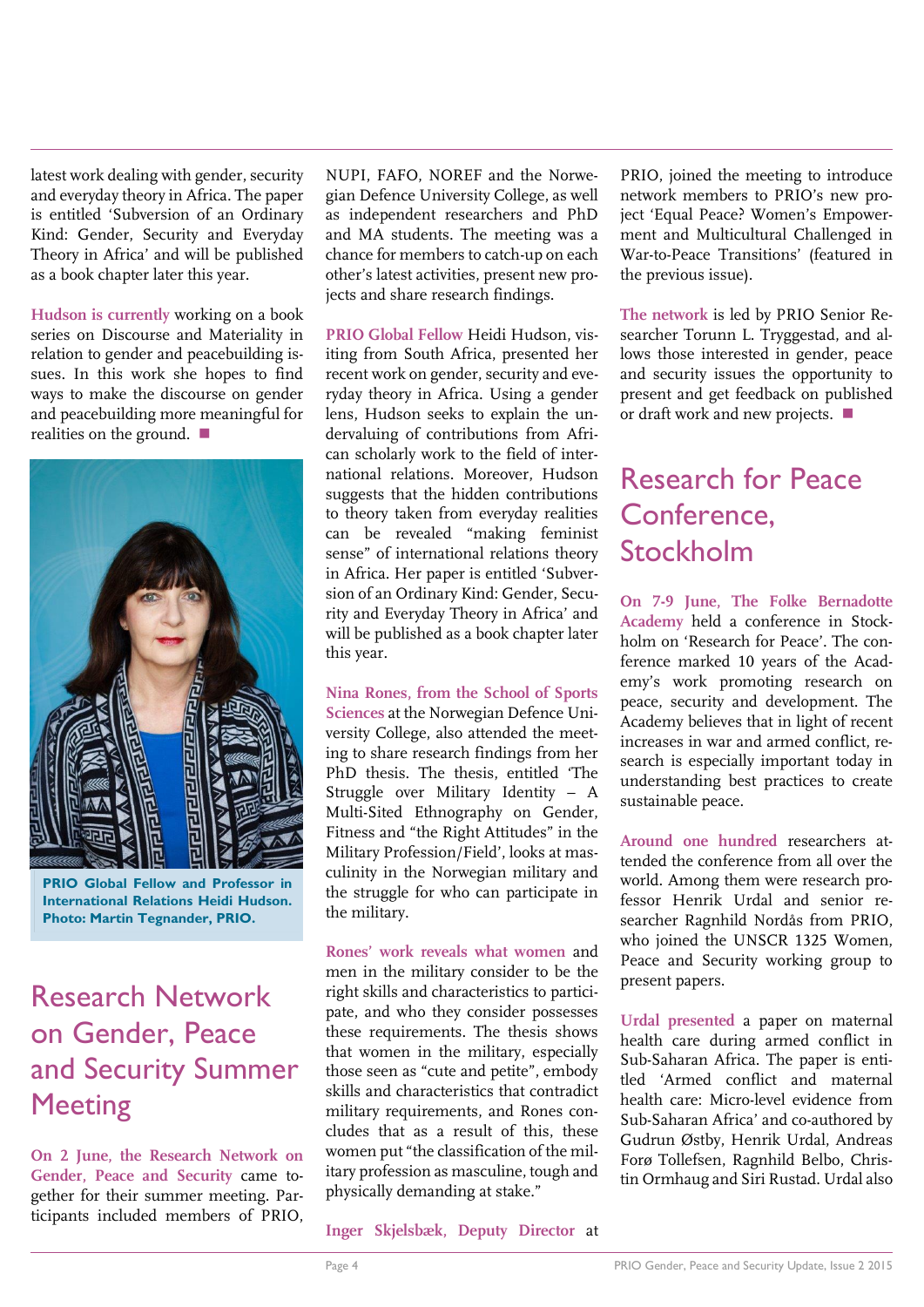

**Panel on** *Feminist Foreign Policy in Practice* **at the 'Research for Peace' conference at the Folke Bernadotte Academy. Photo: Sabrina Karim.**

sat on a panel to discuss feminist foreign policy in practice.

**At the launch of a new** book on gender, peace and security, Nordås presented her chapter 'Assessing sexual exploitation and abuse by peacekeepers', cowritten by PRIO senior researcher Siri Rustad. The book, entitled 'Gender, Peace and Security: Implementing UN Security Council Resolution 1325', looks at efforts to translate UNSCR 1325 policy commitments into action. It focuses on three areas of the Resolution: women's participation in peace operations and peace processes, women's protection during conflict, and gender mainstreaming of security and development. The book is edited by Louise Olsson and Ismene Gizelis, and includes contributions from several PRIO researchers.

#### PRIO Seminar about Srebrenica Genocide

**On 4 June, PRIO** co-organized a seminar with the Bosnia Hercegovina Association in Norway focusing on the 20 year anniversary of the Srebrenica genocide in 1995 where over 8000 men and boys were killed over the course of only a few days in July that year. On 11 July 1995, Srebrenica was taken over by Serb Military forces and men and women were separated. Many women endured sexual violence during their flight to Muslim-held territories and the men were killed en masse. The international failure to protect the people who had sought refuge in Srebrenica has blemished the United Nations, as well as the Dutch, French and Canadian governments.

**The survivors of the genocide** are mostly women. At the PRIO seminar, Dr. Lara Nettelfield from the Royal Holloway University of London talked about these women and their significance in the 20 years that have passed. Her talk was based on her book Srebrenica in the Aftermath of Genocide (Cambridge University Press, 2014). This book reveals how interactions between local, national and international interventions - from refugee return and resettlement to commemorations, war crimes trials, immigration proceedings and election reform - have led to subtle, positive effects of social repair, despite persistent attempts at denial.

**At the seminar,** we also heard from Amor Masovic , Chairman of the Bosnian Federal Commission for Missing Persons, about the difficult process identifying the remains of those who were killed. Zumra Zehomerovic (pictured), who founded the organization "Mothers of the enclaves Srebrenica and Zepa", talked about how it is to survive and live on after genocide.

**The event was followed** by a cultural marking of the genocide with Prime Minister of Norway Erna Solberg and Prime Minister of Bosnia Denis Zvizdić present at Gamle Logen in Oslo.



**Zumra Zehomerovic, founder of 'Mothers of the enclaves Srebrenica and Zepa'. Photo: Maria Warsinski Varsi.**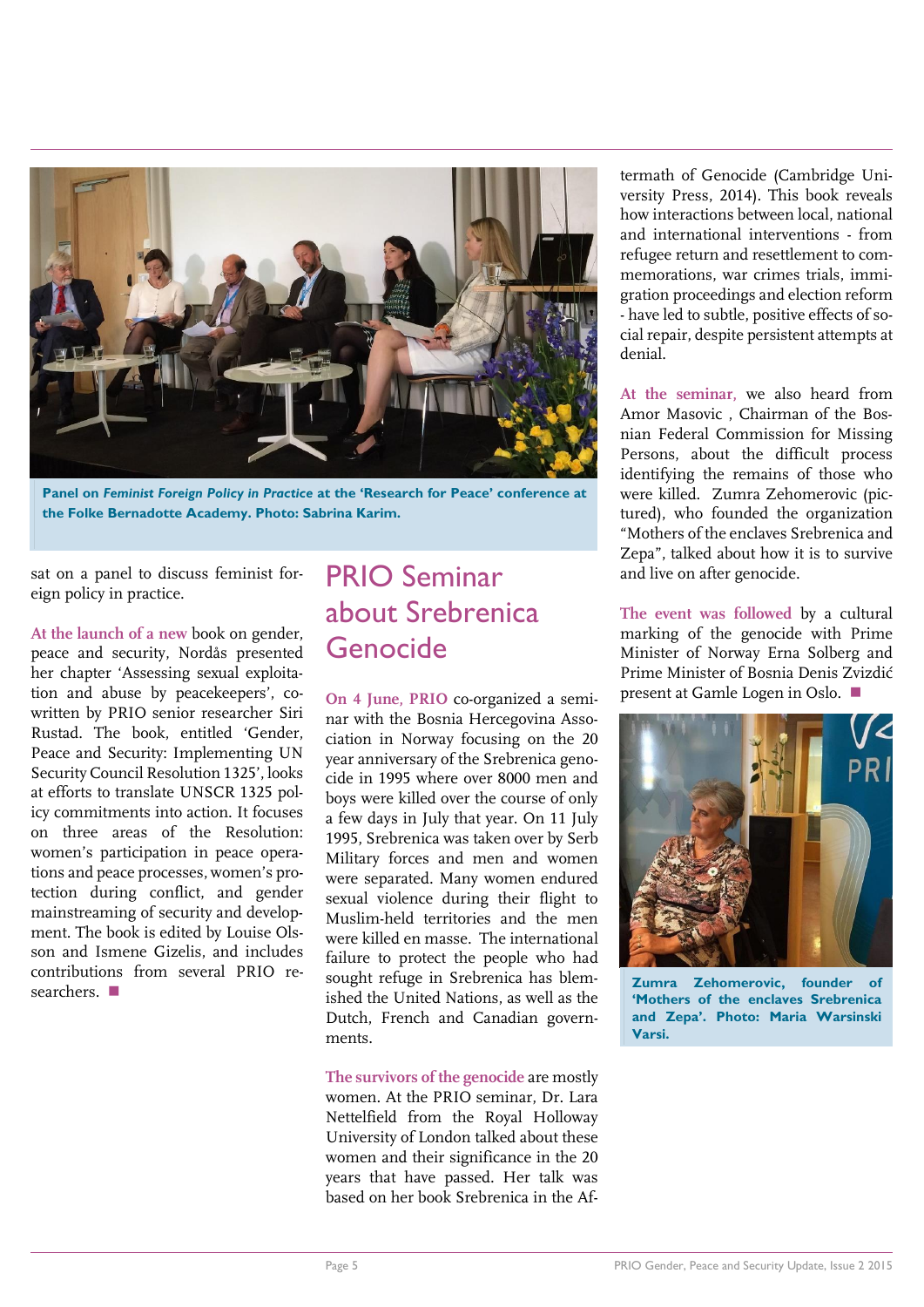## International News

**UN Women India** and Centre for United Nations Peacekeeping in India launched the pilot projec[t Special Female Military](http://www.unwomen.org/en/news/stories/2015/5/female-peacekeepers-take-the-helm)  [Officers' Training Course](http://www.unwomen.org/en/news/stories/2015/5/female-peacekeepers-take-the-helm), which took place between March and April in New Delhi and trains female military officers from around the world in preventing and addressing sexual and gender-based violence in conflict.

**106 civil society organisations** endorsed a high level advocacy letter in April in advance of the 15th anniversary of UNSCR 1325 on Women, Peace and Security (WPS), calling on member states to develop more effective and sustained strategies for implementing the WPS agenda. Read the letter [here.](http://www.wunrn.com/news/2015/04_15/04_20/042015_civil.htm)

**Women's International League for Peace and Freedom (WILPF)** marked its 100th anniversary with a conference themed 'Women's Power to Stop War' in The Hague, 27-29 April 2015. Read the summary from the conference [here.](http://www.womenstopwar.org/wp-content/uploads/2015/06/Conference-Summary-Final.pdf)

**Päivi Kannisto** from Finland was appointed Chief of the Peace and Security Unit of UN Women in May, and will take up the post in early September.

**AIDs-Free World** launched a global campaign in May called Code Blue, which aims to end immunity for sexual exploitation and abuse by UN peacekeepers.

**The High-Level Independent Panel on Peace Operations** delivered its report to UN Secretary-General Ban Ki-Moon on 16 June. An [information note](http://www.un.org/en/peacekeeping/documents/High-Level-Independent-Panel.pdf) has been made public which summarizes the key recommendations of the panel.

**The United Nations General Assembly** approved by consensus [a new resolution](http://www.un.org/apps/news/story.asp?NewsID=51202#.VYgvxPmqpBd) to commemorate 19 June as the International Day for the Elimination of Sexual Violence in Conflict.

**The Global Summit to End Sexual Violence in Conflict** hosted by William Hague and Angelina Jolie in London in 2014, [has received criticism](http://www.theguardian.com/global-development/2015/jun/13/warzone-rape-congo-questions-uk-campaign?CMP=share_btn_tw) for being a "costly failure". Reportedly, the money Britain spent hosting a global summit was five times higher than the entire confirmed budget the UK has dedicated to tackling rape in war zones this year.  $\overline{\phantom{a}}$ 

### News from **Norway**

**NOREF and swisspeace** organised an event on 20 May in Oslo to launch a joint report on 'Norm pushers or deal brokers? The role of norms in international peace mediation'. Read the full report [here.](http://peacebuilding.no/Themes/Peace-processes-and-mediation/publications/The-role-of-norms-in-international-peace-mediation)

**A seminar with Carol Cohn**, Director of the Consortium on Gender, Security and Human Rights and professor at the University of Massachusetts, titled 'Towards a Transformative Women, Peace and Security Agenda' was hosted by NOREF and NUPI on 17 June in Oslo.

**The Norwegian Ministry of Foreign Affairs** organized a civil society consultation on the topic of women's participation and the integration of gender perspectives in peace negotiations and peace processes in Oslo on 23 June.

## News from PRIO

**Åshild Kolås** participated in a roundtable event 'Women and Peacebuilding: A

Policy Dialogue' in New Delhi, 21-22 February 2015, co-organised by WIS-COMP (Women in Security Conflict Management and Peace) and the PRIO project 'Making Women Count for Peace: Gender, Empowerment and Conflict and South Asia'.

**The PRIO/OSCE** study on [National Ac](http://file.prio.no/Publication_files/Prio/Ormhaug%20-%20National%20Action%20Plans%20on%20Women,%20Peace%20and%20Security%20in%20the%20OSCE%20Area.pdf)[tion Plans on Women, Peace and Secu](http://file.prio.no/Publication_files/Prio/Ormhaug%20-%20National%20Action%20Plans%20on%20Women,%20Peace%20and%20Security%20in%20the%20OSCE%20Area.pdf)[rity in the OSCE Area](http://file.prio.no/Publication_files/Prio/Ormhaug%20-%20National%20Action%20Plans%20on%20Women,%20Peace%20and%20Security%20in%20the%20OSCE%20Area.pdf) was presented by Christin Ormhaug on a panel on Afghanistan and their newly adopted NAP on UNSCR 1325. The panel was organized by FOKUS as part of the Afghanistan week 2015 on 24 March. Ormhaug also presented the study at the annual meeting for OSCE's gender focal points on 5-6 May 2015.

**Gudrun Østby and Henrik Urdal** presented the project 'Armed Conflict and Maternal Health in Sub-Saharan Africa' at Norad's Global Health Section on 30 April. Østby and Urdal also held a breakfast seminar on 25 March at the Norwegian MFA on 'Development post-MDG: Conflict, maternal health and women's education' as part of PRIO's Conflict Trends project.

**Torunn L. Tryggestad** attended the first 2015 meeting of the Advisory Group of the UN Peacebuilding Fund in New York in April. Tryggestad was appointed to the group on 2 February 2015.

**Crisis Management Initiative (CMI), PRIO, and UN Department of Political Affairs (DPA)** co-organised the Sixth High-Level Seminar on Gender and Inclusive Mediation Processes in Helsinki on 19- 21 May.

**Heidi Hudson, PRIO Global Fellow** and Professor in International Relations and Director of the Centre for Africa Studies at the University of the Free State, South Africa, visited PRIO from 1-5 June (see separate story).

**The PRIO Gender Research Group** met